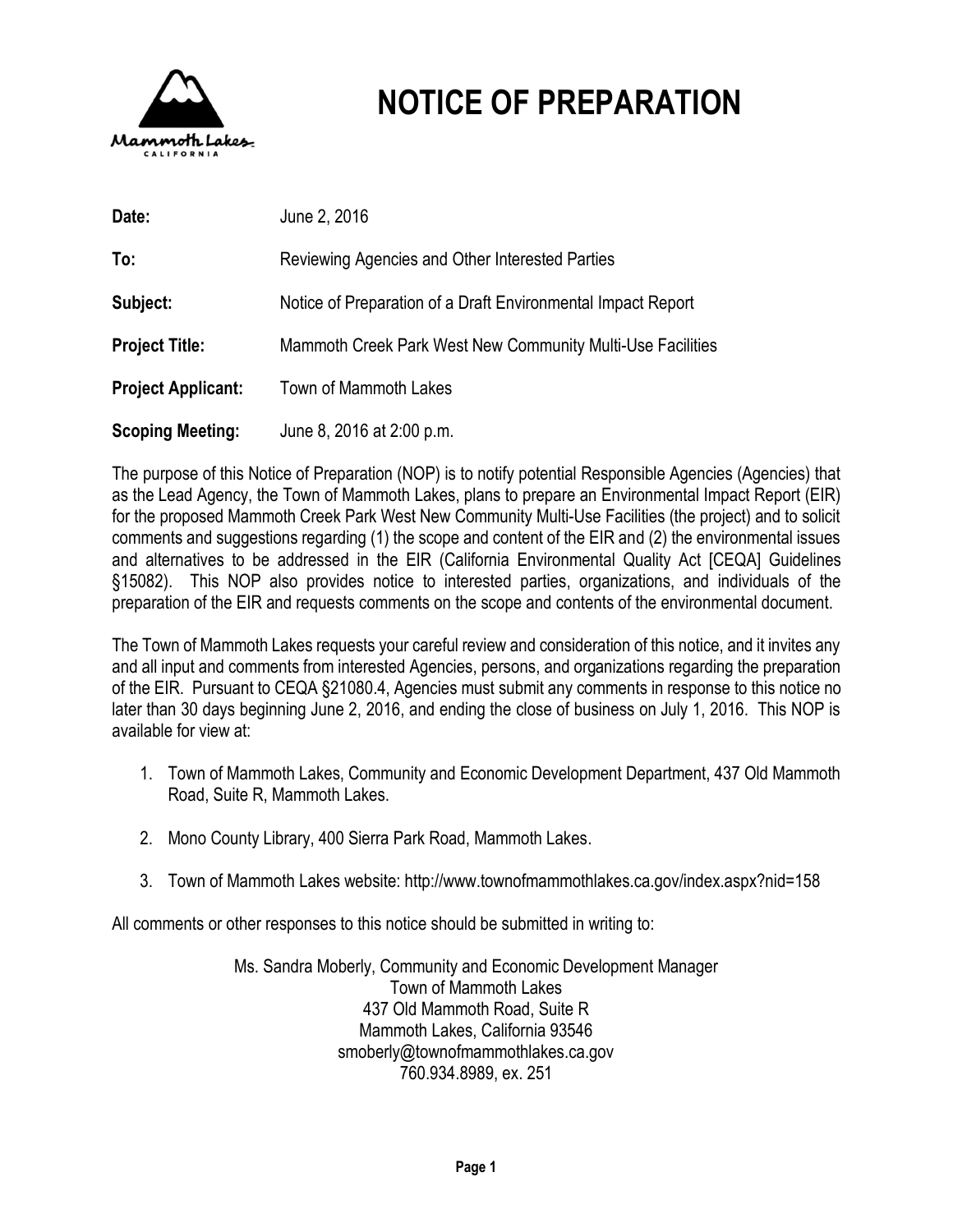The Town will conduct a public scoping meeting in conjunction with this NOP in order to present the project and the EIR process and to receive public comments and suggestions regarding the scope and content of the EIR. The meeting will be held on June 8, 2016 at 2:00 p.m. at Town Council Chambers, located at 437 Old Mammoth Road, Suite Z, Mammoth Lakes, California 93546.

**Project Location.** The Town of Mammoth Lakes (Town) is located in the southwest portion of Mono County, on the eastern side of the Sierra Nevada mountain range; refer to Exhibit 1, *Regional Vicinity*. The project site is located at Mammoth Creek Park West (686 Old Mammoth Road) and is comprised of Assessor's Parcel Numbers (APNs) 040-140-001-000 and 040-140-002-000. The project site is approximately 4.9 acres and is bounded by multi-family residential uses and commercial uses to the north, Old Mammoth Road to the east, recreational open space to the south, and multi-family residential uses to the west; refer to Exhibit 2, *Site Vicinity*. Vehicular access to the site is provided via Old Mammoth Road, and pedestrians/trail users can access the site via the Town Loop trail to the east and south. The primary local roadway providing access through the project site is Old Mammoth Road.

The Town's existing community center (1000 Forest Trail) and Mammoth Ice Rink (416 Sierra Park Road) are located approximately 1.38 miles to the northwest, and 0.30-mile to the northeast of the project site, respectively. The operations of the existing community center would continue. However, the winter and summer operations of the Multi-Use Facility (Mammoth Ice Rink/Mammoth RecZone) would be relocated to Mammoth Creek Park west as part of the proposed project, as described below.

**Environmental Setting.** The project site is comprised of Mammoth Creek Park West; refer to Exhibit 2. Mammoth Creek Park West currently includes playground equipment, grass/open space, picnic areas, trail connections, and a surface parking lot for 44 vehicles. Based on the *Town of Mammoth Lakes General Plan 2007* (General Plan) Land Use Map, the project site is designated OS (Open Space). Based on the Town's Zoning Map, the project site is zoned P-QP (Public and Quasi Public).

Surrounding land uses include residential, commercial, office, and open space uses, which are further described as follows:

- · *North:* Commercial/office uses, including The Stove restaurant and Mammoth Dental office, and multi-family residential uses (Chateau Blanc Condominiums) are located to the north of the project site.
- · *East:* Open space/recreational trail uses (Town Loop trail), Mammoth Creek, Mammoth Creek Park East, and Old Mammoth Road are located to the east of the project site.
- · *South:* The southern portion of Mammoth Creek Park West [owned by the United States Forest Service (USFS) and in part under a Special Use Permit to the Town], open space/recreational trail uses (Town Loop trail), and Mammoth Creek bound the project site to the south. In addition, Old Mammoth Road is located further to the south.
- · *West:* Multi-family residential uses (La Visa Blanc Condominiums) bound the project site to the west.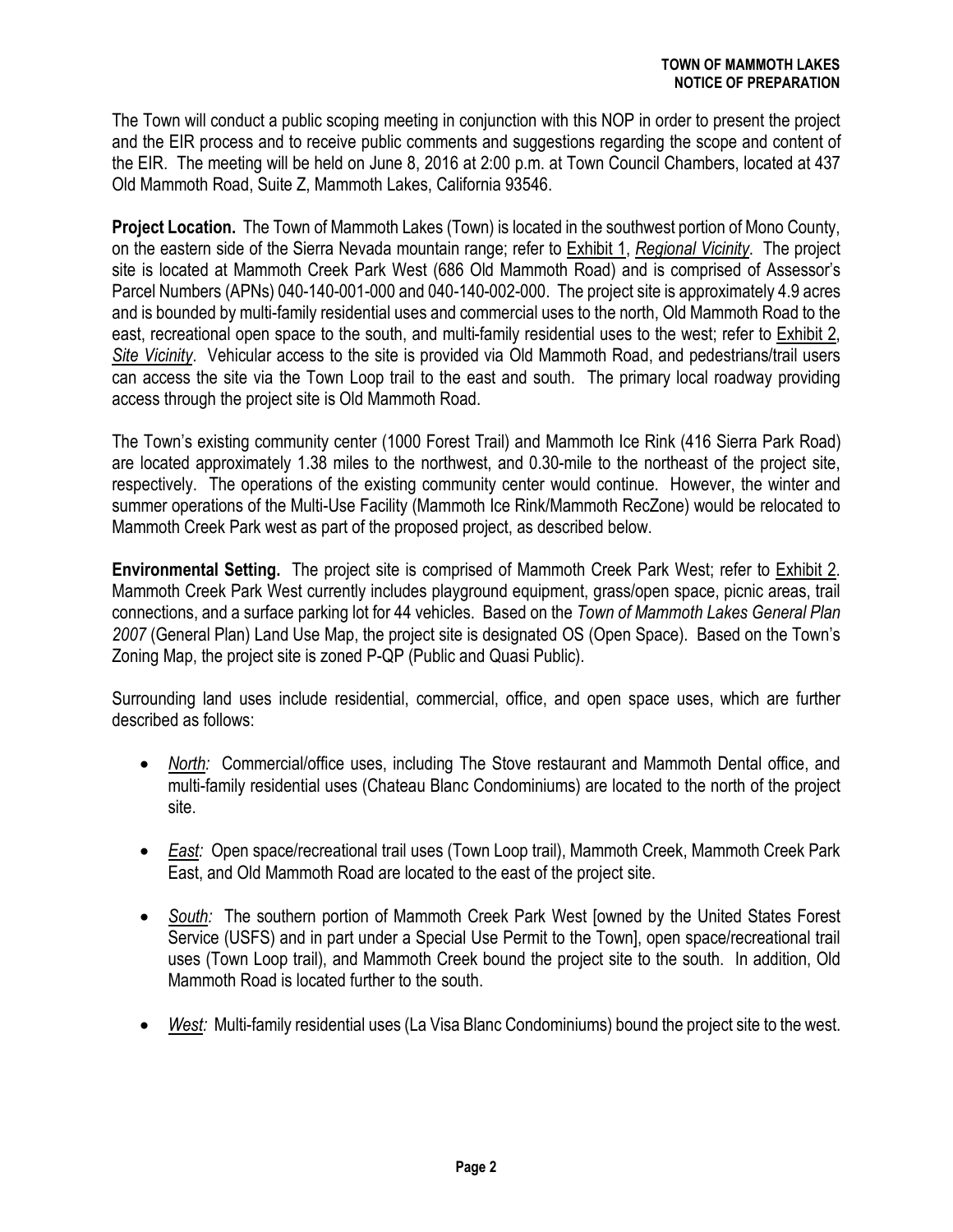**Exhibit 1**

NEW COMMUNITY MULTI-USE FACILITIES **Regional Vicinity**

NOTICE OF PREPARATION MAMMOTH CREEK PARK WEST



NOT TO SCALE

**Michael Baker INTERNATIONAL** 

06/16 • JN 151373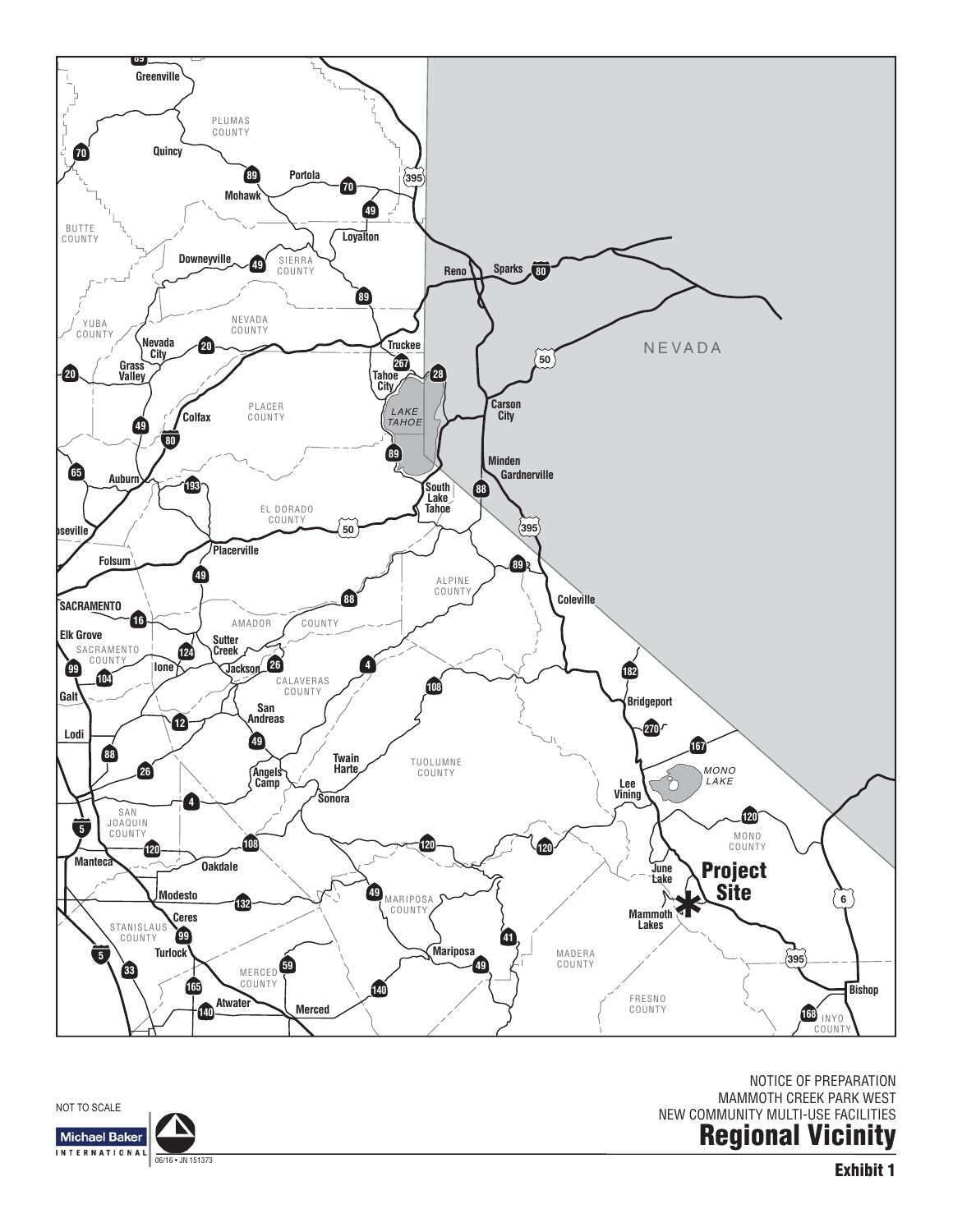

Source: Goolge Earth, 2016. **- Project Site** 

NOT TO SCALE

**Site Vicinity** NOTICE OF PREPARATION MAMMOTH CREEK PARK WEST NEW COMMUNITY MULTI-USE FACILITIES



**Exhibit 2**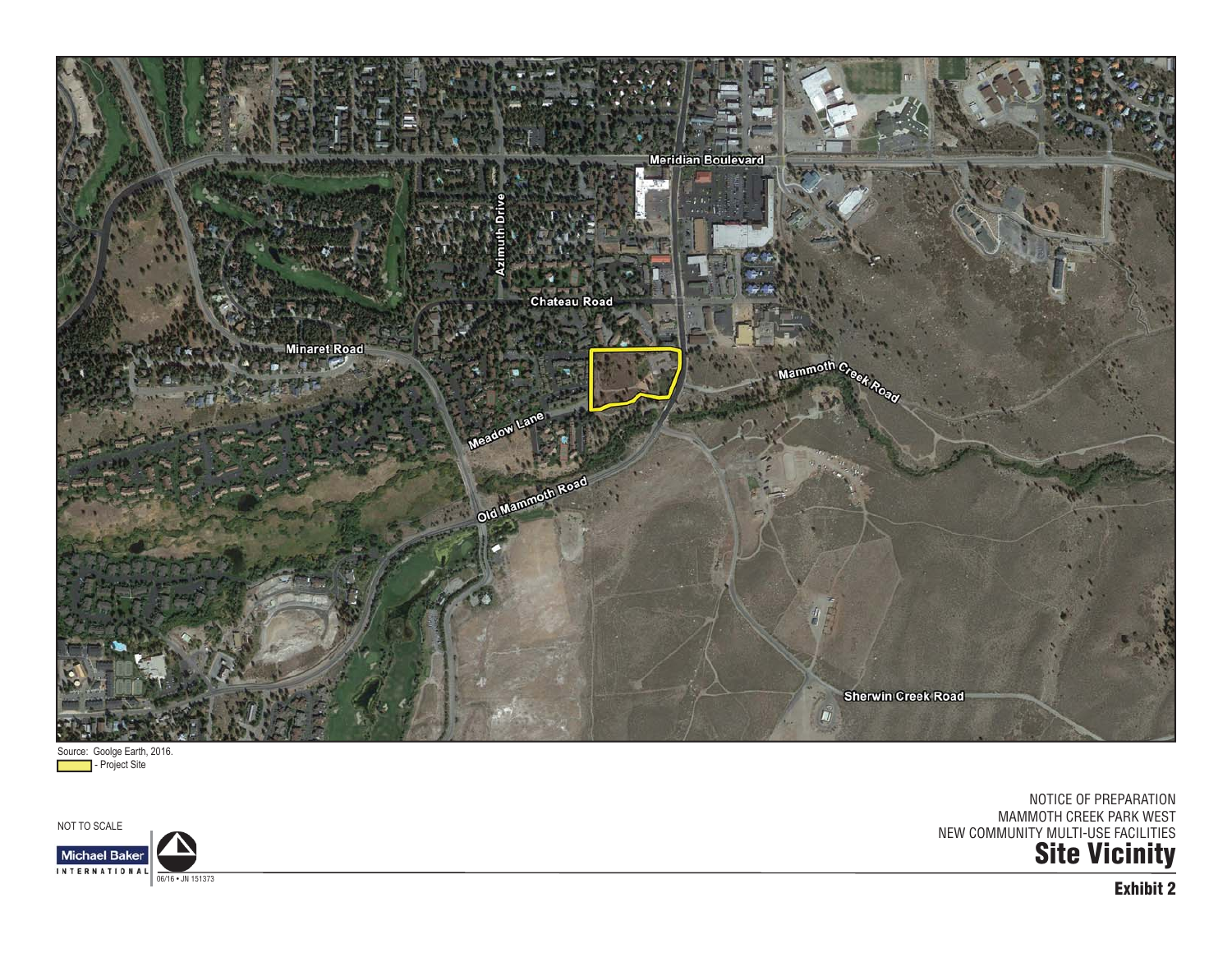# **Background and History.**

## Ice Rink

The Town has been engaged in finding a permanent location for the Multi-Use Facility with a focus on the operation of an ice rink since 1998. From 1999-2004 the Town operated a seasonal ice rink at the Mammoth RV Park that was well attended; however, escalating operating costs required the Town to find another location. In 2007 the Town entered into a long-term agreement with the Mammoth Unified School District (MUSD) and the Mono County Office of Education (MCOE) to utilize two acres of land adjacent to the MUSD offices to construct and operate an ice rink. The ice rink operated from 2007 to 2010 on a temporary basis and averaged over 6,000 skaters per winter. In 2011, Measure R funds contributed to the installation of a permanent ice rink slab, and the Town has been operating the facility year-round since 2012 as an ice rink in winter and the Mammoth RecZone (inline/roller skating, skate ramps, volleyball, etc.) during the summer. The Town has determined the lease for this existing facility would not be extended past the end of 2017.

## Community Center

The Town operates a year-round community center of approximately 2,500 square feet, located at 1000 Forest Trail just east of Minaret Boulevard. The facility has several deficiencies, including extensive building deterioration, on-going maintenance issues, and functional inefficiencies. Currently, this facility does not meet the current or future desire or needs of the community and would require substantial investment to upgrade the structure. While operations at the existing facility are anticipated to continue for the foreseeable future, rather than invest considerable funds to upgrade the existing facility, the Town intends to design and construct a new facility at the project site.

#### Ice Rink/Community Center Site Selection

Town Staff working in conjunction with representatives from Mammoth Lakes Recreation and the Recreation Commission were tasked to identify, evaluate, and recommend to Town Council appropriate sites for a Multi-Use Facility that would include a new community center and ice rink, and complementary uses. After an extensive review of available Town-owned properties/managed facilities, the following sites were considered for a new Multi-Use Facility:

- Community Center Parcel;
- Bell Shaped Parcel:
- · Mammoth Creek Park West;
- Whitmore Park/Track:
- · Parcel at Tavern and Sierra Park Road; and
- Civic Center Parcel.

Ultimately, the Town's ad hoc committee [i.e., the Recreation Commission, Mammoth Lakes Recreation (MLR) and members of the Ad Hoc Facility Task Force] recommended that the Multi-Use Facility be located at Mammoth Creek Park West with a complementary Community Center. It is noted that the review of potential sites did not include Shady Rest Park or Mammoth Creek Park East as the current USFS Special Use Permits under which these two sites are managed do not allow the construction of this type of permanent facility.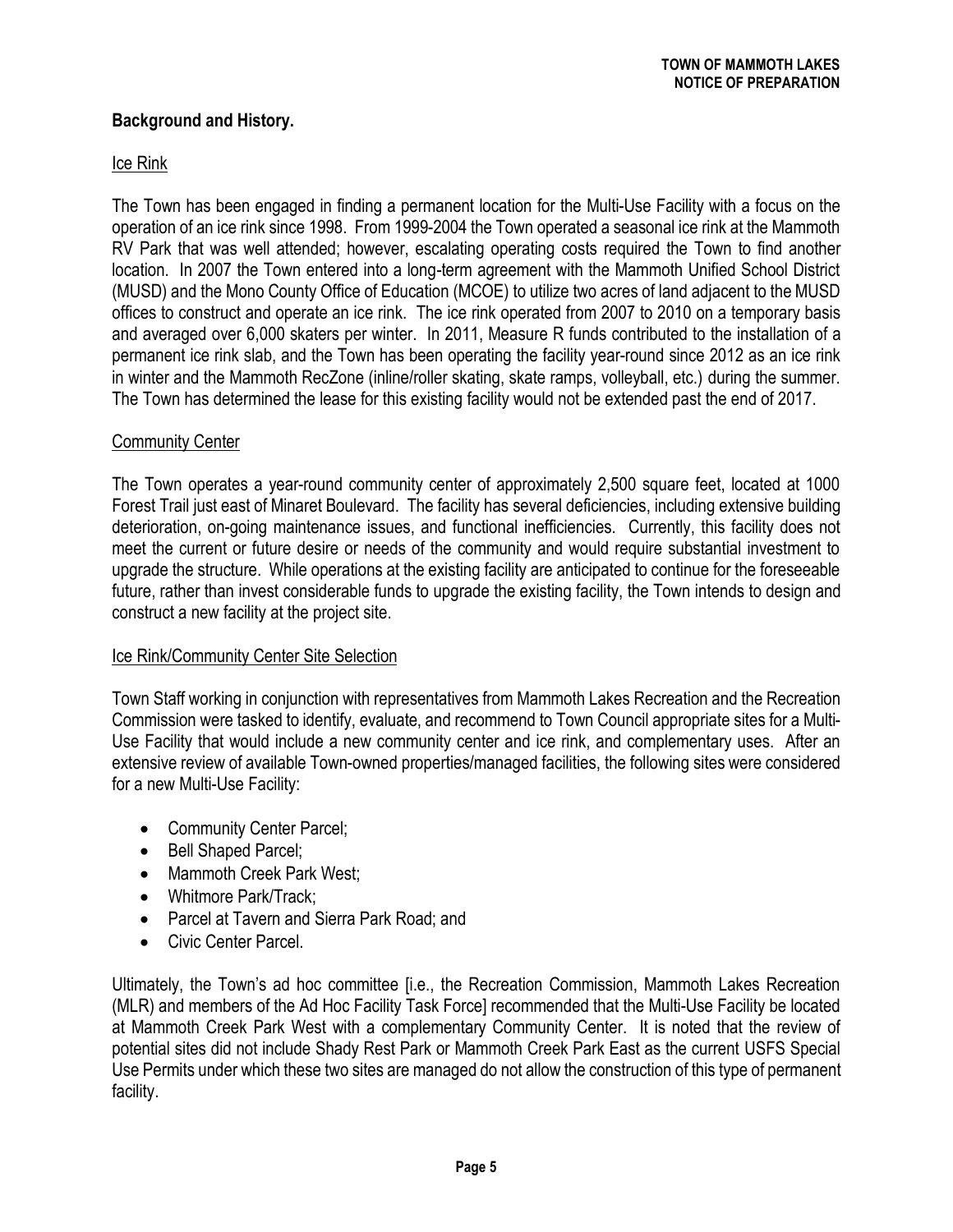## Project Design/Programming Process

On January 6, 2016, the Town Council authorized consultant services agreements related to the preliminary design and environmental documentation for the project at Mammoth Creek Park West. Preliminary tasks focused on providing the desired community benefit while considering how best to mitigate potential impacts to the environment and neighboring land uses. On January 11, the Town kicked off the site planning process with HMC Architects. HMC reviewed available information, including previous staff reports, site information, historical data and comments to date from interested parties. HMC began the development of three site plan alternatives that were posted and remain available on the Town website for this project at www.PlanMCP.com. These were made available in advance of the initial public workshop on possible site [plans held on Janu](www.PlanMCP.com)ary 29, 2016. The workshop was well attended and resulted in a list of comments, questions, and ideas. Questions received and preliminary responses were subsequently posted on the dedicated project website.

Before moving forward to select and refine a preferred site plan, additional information was gathered from public comments, discussions with stakeholders and the first sessions of the programming efforts. A preferred alternative was prepared that considered all input received. A follow up public site planning workshop was held on March 18, 2016. In advance of that meeting, an updated list of questions and responses was posted along with a preferred alternative.

In parallel with the site planning/preliminary design workshops discussed above, a series of public programming workshops have also been conducted. These six formal and facilitated workshops took place from February 22 through April 12, 2016. There was also a specific hockey workshop held in March 2016 as well as a workshop with the Town/County Youth Advisory Committee (YAC). The public was also invited to participate via an online survey tool available in both English and Spanish. The collated and summarized programming information (i.e., the "Playbooks") serve to inform the final site planning and preliminary design efforts, as well as final design.

**Project Description.** The project consists of constructing new Community Multi-Use Facilities at the project site, encompassing a maximum 100-foot by 200-foot ice rink (winter)/recreation/event area (RecZone) covered by a roof structure of approximately 30,000 square feet, a 13,000 square-foot complementary community center, reconfiguration and improvements to an existing playground to add accessible components, restroom improvements, and 107 additional surface parking spaces; refer to Exhibit 3, *Conceptual Site Plan*. The project would also include an active outdoor recreation area to the west of the new Community Multi-Use Facilities. Upon project completion, the existing Mammoth Ice Rink/RecZone (located at 416 Sierra Park Road) would be made inactive, and the existing community center (located at 1000 Forest Trail) would remain under Town operation. The proposed project components are described in more detail below.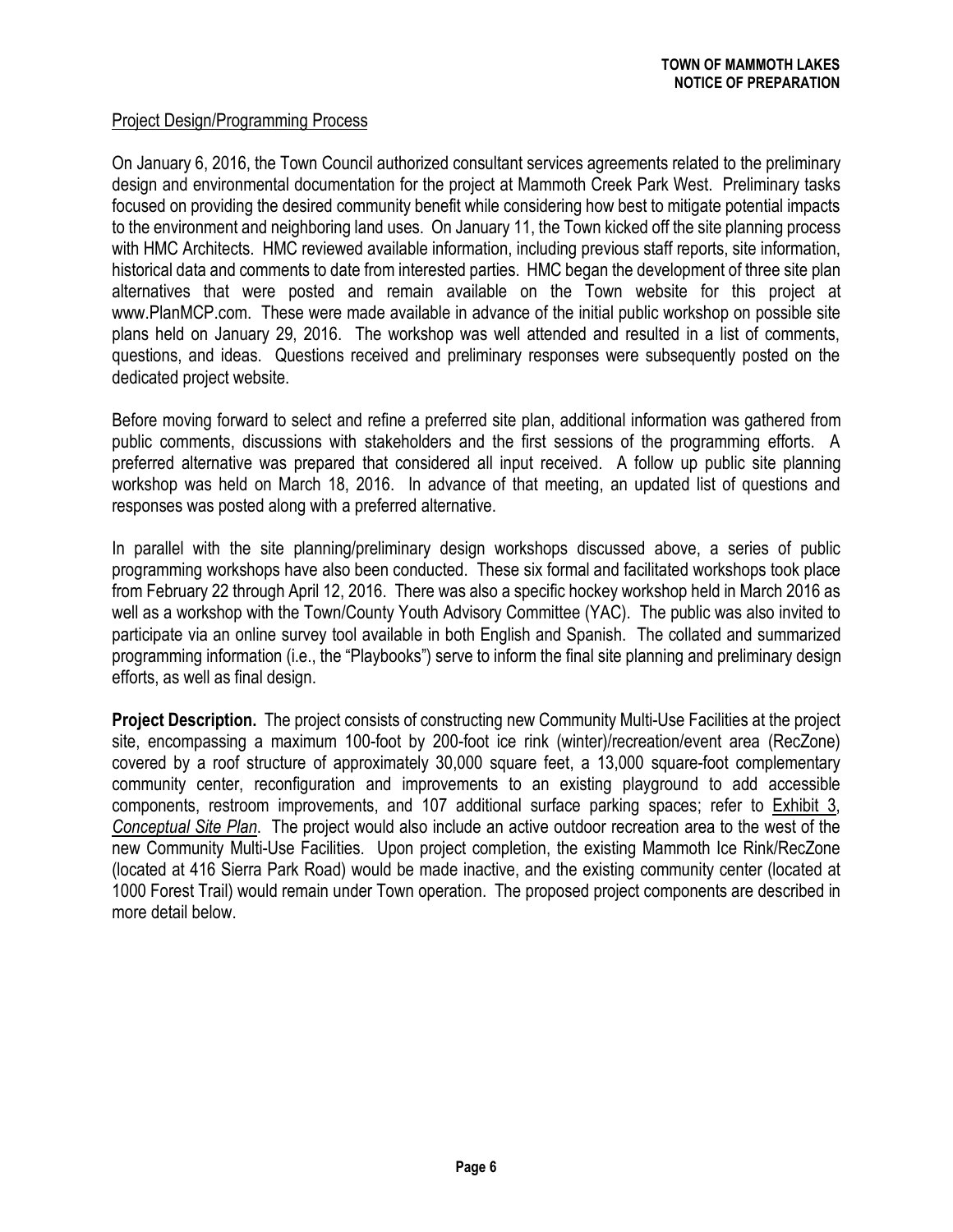

NOTICE OF PREPARATION MAMMOTH CREEK PARK WEST

**Conceptual Site Plan** NEW COMMUNITY MULTI-USE FACILITIES



NOT TO SCALE **Michael Baker** INTERNATIONAL 06/16 • JN 151373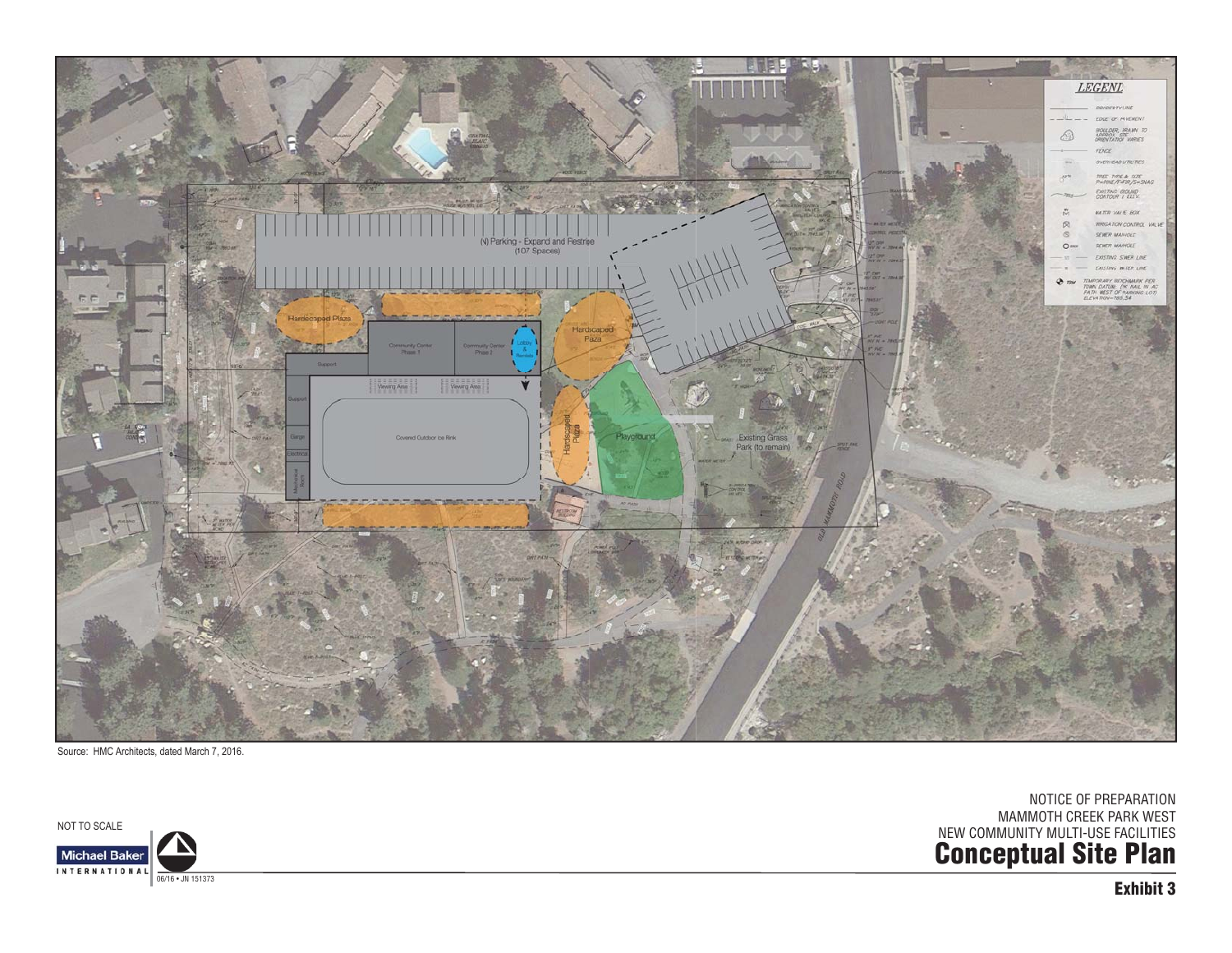# Community Center

The proposed 13,000 square-foot complementary community center would include a maximum of two large rooms (1,500 to 3,000 square feet) adjacent to the multi-use facility, a 200 to 400 square-foot warming kitchen with concession space, approximately 400 square feet of office space, a 500 to 600 square-foot arts/crafts/play room, a 300 to 400 square-foot meeting room, a 600 to 800 square-foot multi-purpose room, two to four locker rooms (approximately 400 square feet each), Americans with Disabilities Act (ADA) accessible restrooms, a 400 to 600 square-foot storage room, mechanical room (including storage, cleaning supplies, phone, electrical, internet, etc.), and 20 to 40 wall lockers.

The community center would host a number of community-based programs, events, classes, camps, meetings, community/social gatherings, and rental space for Town community members. Such activities would include, but are not limited to, adult and youth introductory fitness classes (e.g., gymnastics/tumbling, yoga), arts and crafts programs/camps, training/certification courses (e.g., first-aid training), seasonal productions (theatre/rehearsal), senior programs, holiday celebrations, fairs/festivals, rotating art gallery, community variety/talent shows, and facility rentals for small events/conferences. Community center operations would generally run between 6:00 a.m. and 10:00 p.m., Monday through Sunday, with occasional use from 10:00 p.m. to 12:00 a.m.

# Ice Rink

The proposed ice rink would be open on two sides (to the south and east), oriented in an east-west direction, and would be up to 100-feet long by 200-feet wide. The ice rink would include space for skate rental, concessions and/or vending machines, ADA accessible restrooms, a viewing area, bleachers, and lockers for personal items. The ice rink would operate during the winter months (November to April), and would provide a number of recreational activities, including recreational skating, youth and adult hockey, as well as programs for ice skating, figure skating, and curling. The ice rink would also host community events, hockey tournaments, private/special events, and professional/club/college/school rentals and events. Ice rink operations would generally run between 9:00 a.m. and 10:00 p.m., Monday through Sunday, with occasional use from 6:00 a.m. to 9:00 a.m. or 10:00 p.m. to 12:00 a.m.

## Mammoth Recreation Zone

In the summer months (mid-May to mid-October) the multi-use facility would operate as the summer Mammoth RecZone. The Mammoth RecZone would be the home of Parks and Recreation Department summer camps and programs. The facility would also offer youth, adult and senior court sports (drop-in and league play), a climbing wall, professional/club/college/school rental space, community gathering space, and would be home to community and special events. Activities could include youth and adult recreational basketball, badminton, pickleball, cricket, handball, small-sided soccer (futsal), volleyball, street hockey, dodgeball, kickball, adaptive sports (wheelchair basketball, pickleball, etc.), summer sports camps (basketball, volleyball, soccer), roller/inline skating, farmers market, festivals, holiday events, and special events such as weddings, trade shows, birthday parties, etc. Auxiliary equipment such as sport court flooring, wind screens, scoreboards, athletic equipment, tables, chairs, etc., would be required to operate the Mammoth RecZone. Mammoth RecZone operations would generally run between 6:00 a.m. and 10:00 p.m., Monday through Sunday, with occasional use from 10:00 p.m. to 12:00 a.m. The open area south of the Mammoth RecZone may also be used occasionally for access and seating for events.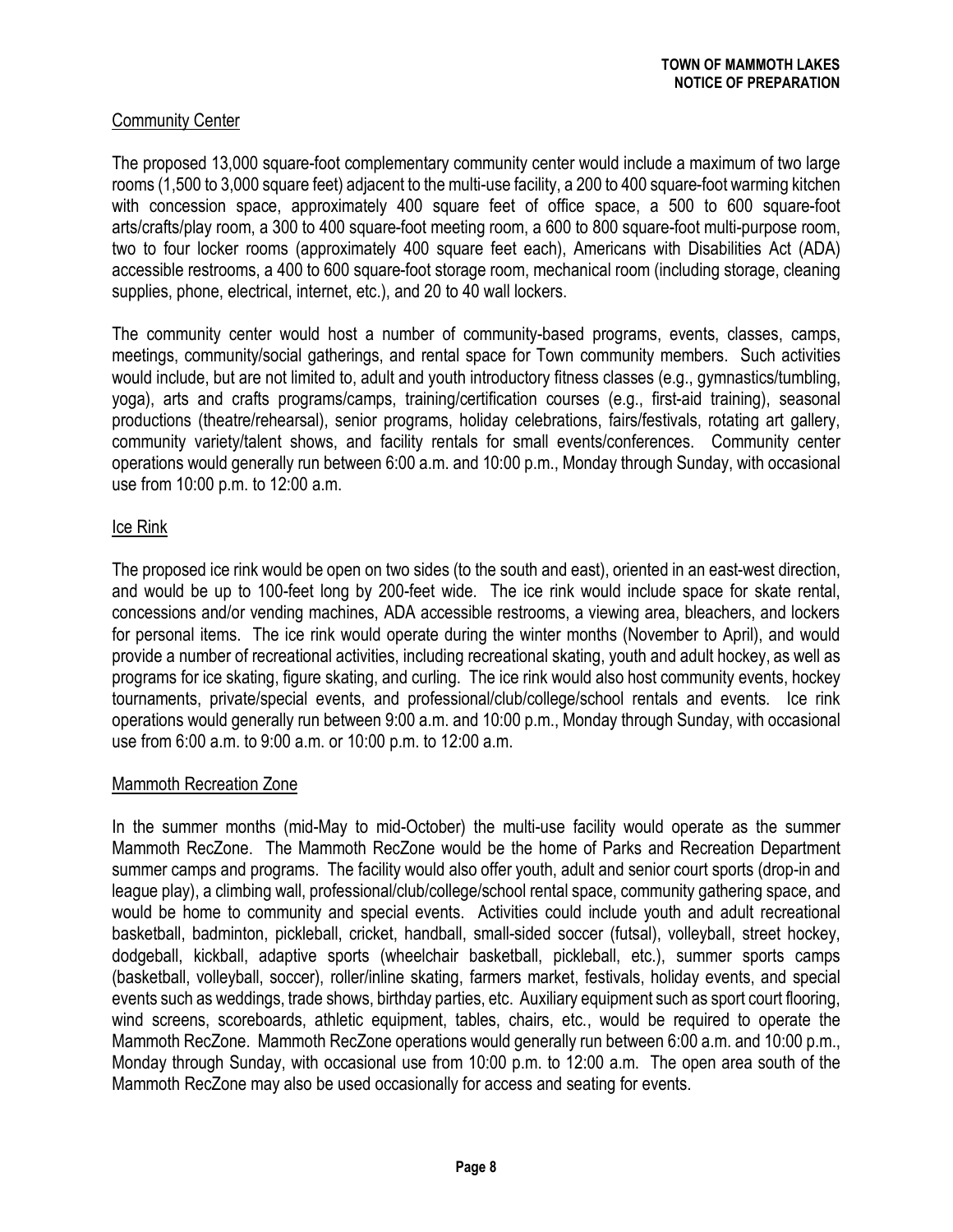# Park Playground

The square footage of the existing playground on the project site would remain the same. However, some elements of the existing playground may be moved or new "inclusive" features may be added. In addition, the existing bathroom at the Mammoth Creek Park West would be updated for year round use and to comply with ADA standards. The existing rock garden in the southeast portion of the project site would remain unchanged.

### Active Outdoor Recreation Area

The area to the west of the proposed Community Multi-Use Facility would be used as an active outdoor recreation area. Possible activities for this portion of the project site include a dog park, a BMX bicycle dirt track (during summer months), sledding hill (during winter months), and/or a community garden.

## Parking

The existing surface parking lot in the northeast portion of the project site would be expanded westward across the northern portion of the project site, and would provide 107 additional parking spaces (a total of 151 parking spaces).

#### Construction Phasing

Construction of the proposed project would be phased and is anticipated to begin in June 2017 and conclude in June 2022.

#### Required Approvals

The project would require the following project approvals:

- Environmental Review
	- Certification of the Environmental Impact Report
- Discretionary Permits
	- Use Permit
	- Major Design Review
		- o Site Plan Review
		- o Architectural Review
- · Ministerial Permits
	- Grading Permit
	- Building Permit

**Environmental Analysis.** Due to the decision to prepare an EIR, an Initial Study was not prepared. This option is permitted under *CEQA Guidelines* Section 15063(a), which states that if the Lead Agency determines an EIR will be required for a project, the Lead Agency may skip further initial review and begin work on the EIR. The Draft EIR will focus on the following environmental issues: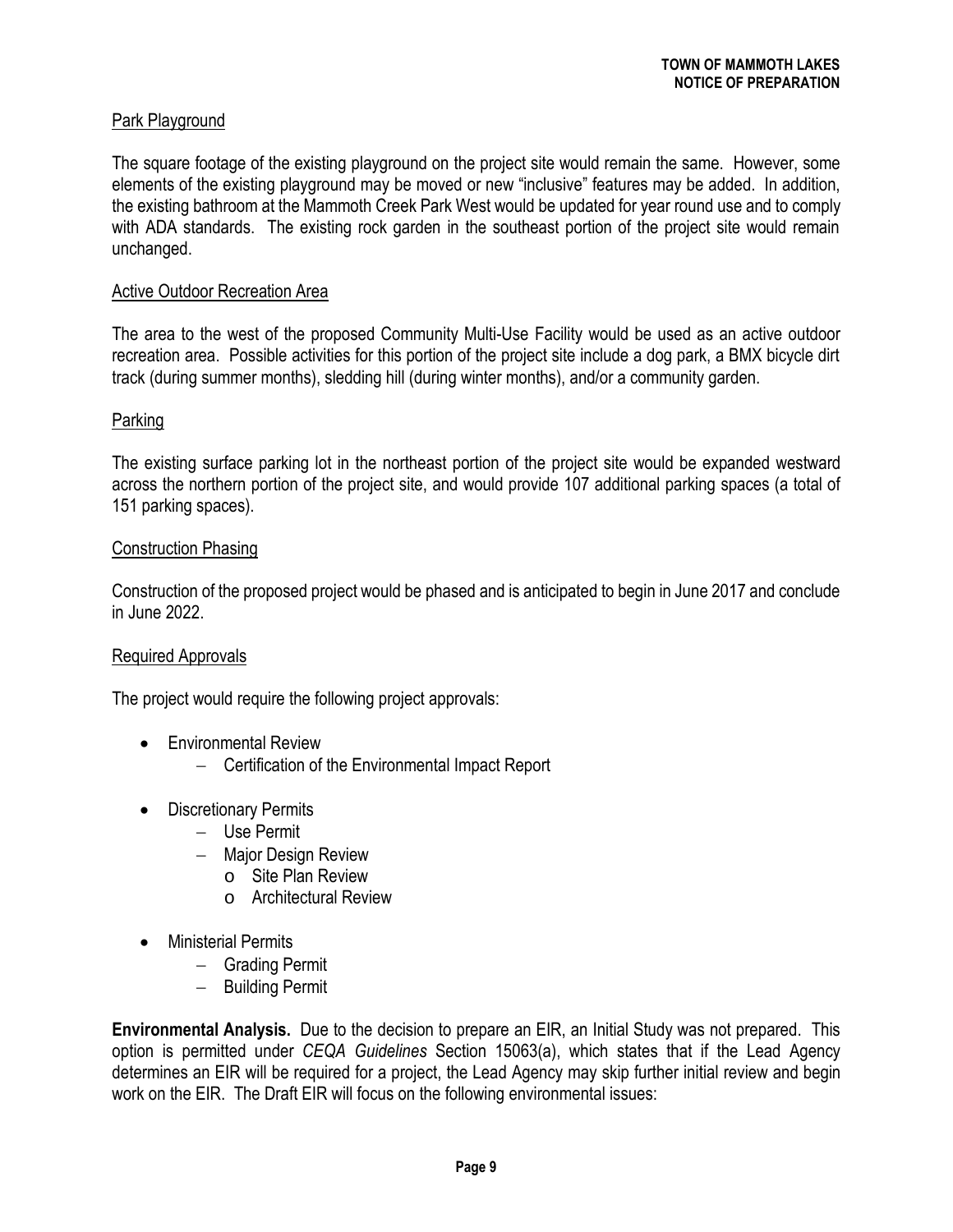- Aesthetics;
- · Agriculture and Forest Resources;
- Air Quality;
- Biological Resources;
- · Cultural Resources;
- Geology and Soils;
- Greenhouse Gas Emissions;
- · Hazards and Hazardous Materials;
- · Hydrology and Water Quality;
- Land Use and Planning;
- Mineral Resources:
- · Noise;
- · Population and Housing;
- Public Services;
- Recreation:
- · Transportation/Traffic; and
- · Utilities and Service Systems.

The EIR will particularly focus on the following topical areas:

- · *Aesthetics.* The proposed project could result in visual impacts due to potential public view blockage/effects from the proposed Community Multi-Use Facility building, as well as the change in character/quality of the project area. Other impacts that could result include introduced lighting from both interior and exterior lighting sources as well as increased vehicle headlights entering and exiting the project site.
- · *Agriculture and Forest Resources.* As the project area is not designated for agricultural production, impacts in this regard are not anticipated. The project site is located within an area known for its forestland, and the adjoining parcel to the south is owned by the USFS. However, the project site is not zoned or used for forestland resource production. The Draft EIR will confirm that the project would not create impacts related to agriculture and forest resources.
- · *Air Quality*. The project may result in air quality impacts due to temporary construction-related emissions, as well as long-term air emissions from project operations associated with daily automobile traffic and energy consumption. Short-term construction air quality impacts that may occur include dust generation, construction vehicle emissions, and possible odors. Future development within the project area may result in long-term air quality impacts within the Great Basin Valleys Air Basin (GBVAB). These issues will be addressed in the Draft EIR, including project consistency with regional air quality planning programs.
- · *Biological Resources*. Given the undeveloped nature of the project site and proximity to Mammoth Creek, biological impacts to sensitive species or habitat could occur at the project site. The Draft EIR will include a Habitat Assessment/Field Investigation to document baseline conditions from which to evaluate the sites potential to support special-status species, sensitive habitat types, or jurisdictional drainages. The Habitat Assessment/Field Investigation will be used in the Draft EIR to analyze impacts to biological resources as a result of the proposed project.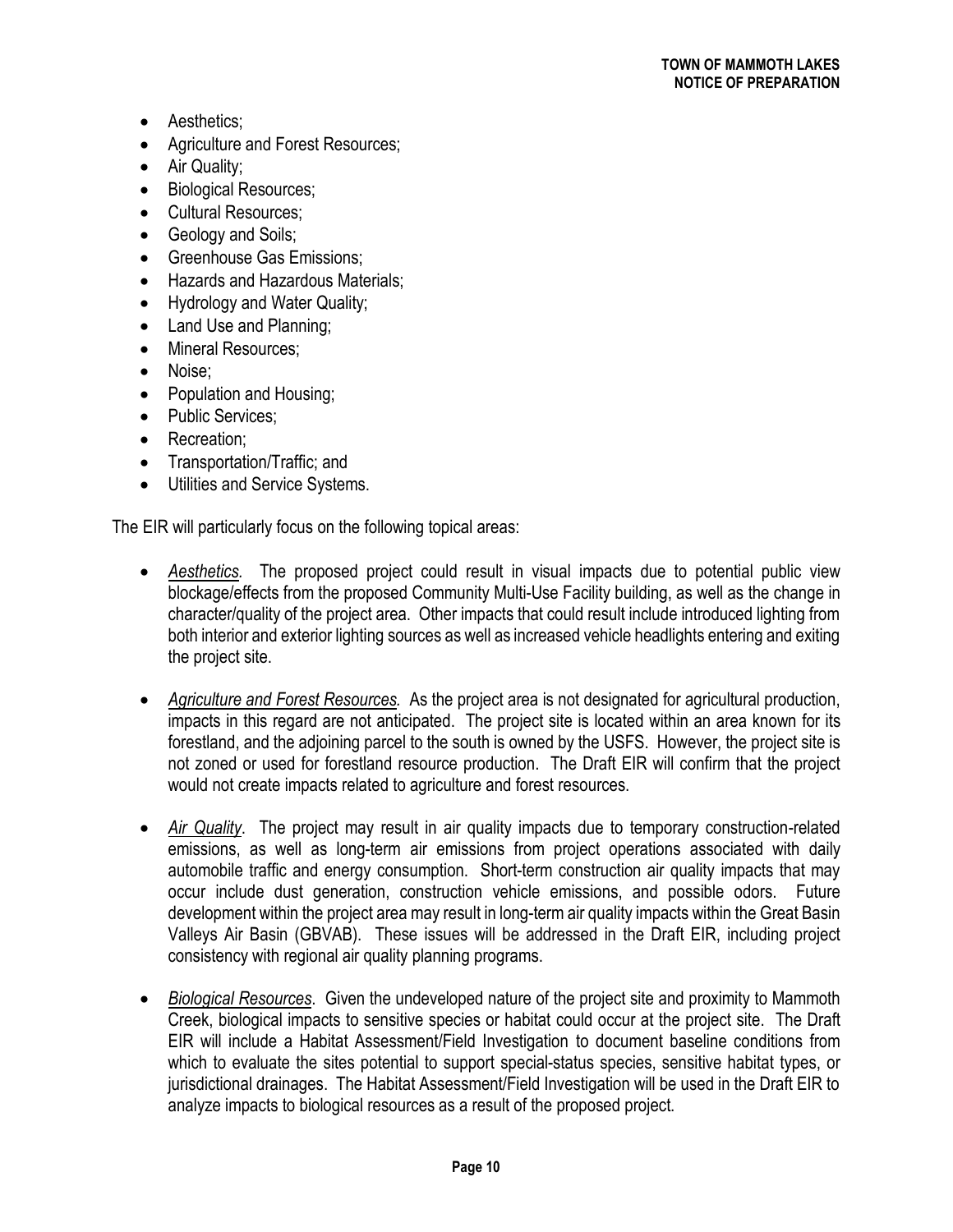- · *Cultural Resources*. Culturally significant resources are known to exist in the project area. As such, the potential exists for future construction activities at the planning site to encounter known or unknown prehistoric and historic resources. As part of the Draft EIR, a Cultural Resources Technical Report will be prepared. The Cultural Resources Technical Report will supplement the Draft EIR analysis of impacts on cultural resources and address potential cultural and historic resource impacts as a result of the proposed project in the Draft EIR.
- · *Geology and Soils*.The Town and surrounding area is situated within a seismically active region, capable of producing surface rupture, ground motion, liquefaction, or soil settlement of sufficient magnitude to damage buildings or structures during an earthquake. The Draft EIR will utilize the *Town of Mammoth Lakes 2005 General Plan Update Final Program Environmental Impact Report* (General Plan EIR), or any updates thereto, to evaluate seismicity of the local area, presence of existing fault lines and effect on development, the potential for erosion of site soils, soil stability, and expansive characteristics of project area soils.
- · *Greenhouse Gas Emissions*. Development at the project site could increase greenhouse gas emissions both during construction and operations of the proposed Community Multi-Use Facility. The Draft EIR will analyze short-term construction activities and long-term operations, buildings, and transportation as these activities pertain to greenhouse gas emissions.
- · *Hazards and Hazardous Materials*. Operations at the project site may involve limited amounts of hazardous materials such as cleaning and degreasing solvents, fertilizers, pesticides, and other materials used in the regular maintenance of buildings and landscaping. The Draft EIR will address the potential that a significant hazard to the public may be created through the transport, use, or disposal of hazard materials, as well as the potential for reasonably foreseeable upset or accident conditions involving the release of hazardous materials into the environment. The Draft EIR will identify whether or not the project would emit hazardous materials and/or interfere with any emergency response plans. Potential impacts to nearby residents and schools, if applicable, will also be evaluated.
- · *Hydrology and Water Quality*. According to flood hazard maps published by the Federal Emergency Management Agency, portions of the project site are located within Special Flood Hazard Areas (SFHAs). As part of the Draft EIR, Hydrology/Water Quality Analysis will be conducted. The Draft EIR will address the potential that project implementation could place future development and within SFHAs that would impede or redirect flood flows. The project could generate pollutants typical of urban development, which may adversely impact receiving waters. The Draft EIR will analyze shortterm temporary construction-related effects on hydrology and water quality; long-term project-related water quality; permanent changes to stormwater drainage and/or flooding; project-related impacts to groundwater quantity and quality; and off-site hydrology and water quality impacts.
- · *Land Use and Planning*. The project is not anticipated to require a General Plan Amendment or Zone Change. The proposed project will be evaluated in regards to consistency with the existing policies and standards of the General Plan, *Mammoth Lakes Municipal Code* (Municipal Code)*,* and *Town of Mammoth Lakes Parks and Recreation Master Plan* (Parks and Recreation Master Plan)*.*  The project's potential adverse impacts to adjacent land uses would also be evaluated through an analysis of short-term construction activities and long-term operations.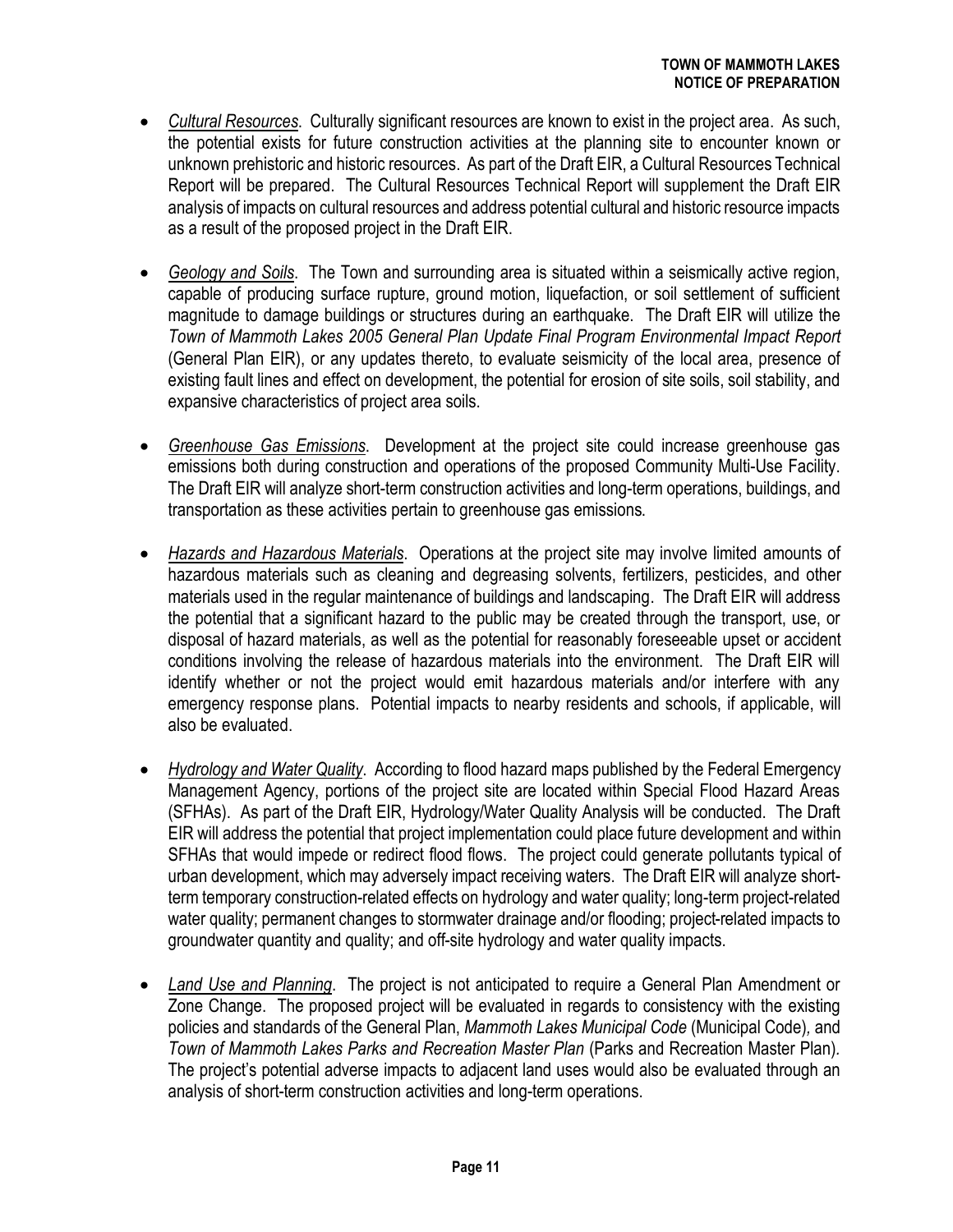- · *Mineral Resources*. According to the Town's General Plan EIR, no known mineral resources are known to occur in the project area. The Draft EIR will confirm that there is no effect on the loss of availability of a known mineral resource that would be of value to the region and the residents of the state.
- · *Noise*.Development at the project site may result in short-term construction noise and long-term changes in noise levels in the area due to traffic volume changes along area roadways and on-site project operations. The Draft EIR will describe these potential construction and operational noise impacts and will compare these impacts to applicable noise thresholds. The Draft EIR will evaluate these potential noise-related issues as well as address the noise/land use compatibility of the proposed project with existing and future expected noise levels.
- · *Population and Housing*.The Draft EIR will present existing population, housing, and employment figures for the project site and the projected changes in these variables as a result of project implementation. The population analysis will compare the amount and type of growth anticipated under the proposed project with estimates from the General Plan, the U.S. Census Bureau, the California Department of Finance, and other adopted planning documents.
- · *Public Services*.Potentially affected agencies such as fire and law enforcement protection will be contacted to confirm relevant existing conditions, project impacts, and recommended mitigation measures. The discussion will focus on the potential alteration of existing facilities, extension, or expansion of new facilities, and the increased demand on services based on the proposed land uses. The Draft EIR will evaluate the ability of the project to receive adequate service based on applicable Town standards and, where adequate services are not available, will identify the effects of inadequate service, and recommended mitigation measures if necessary.
- · *Recreation*.The Draft EIR will analyze the potential for increased use of or substantial degradation of existing local and regional parks. The Draft EIR will also evaluate potential impacts on construction or expansion of recreational facilities based on the proposed land uses.
- · *Transportation/Traffic*. Potential impacts associated with construction-related traffic, project-related operational traffic on local and regional transportation facilities, internal circulation, and emergency access of the project may occur. Development of the proposed project could include on-site and offsite circulation improvements, which may affect access, and/or traffic volumes. As such, a Transportation Impact Memorandum will be conducted. The Draft EIR will summarize the results of the Transportation Impact Memorandum addressing these issues and will analyze effects on public transit, as well as public transit needs and alternative modes of transportation.
- · *Utilities and Service Systems*. Potentially affected agencies such as water service, wastewater treatment, and solid waste providers will be contacted to confirm relevant existing conditions, project impacts, and recommended mitigation measures. The discussion will focus on the potential development requiring the construction of new facilities, expansion of existing facilities, and the increased demand on services based on the proposed land uses. The Draft EIR will evaluate the ability of the project to receive adequate service based on applicable Town standards and, where adequate services are not available, will identify the effects of inadequate service, and recommended mitigation measures.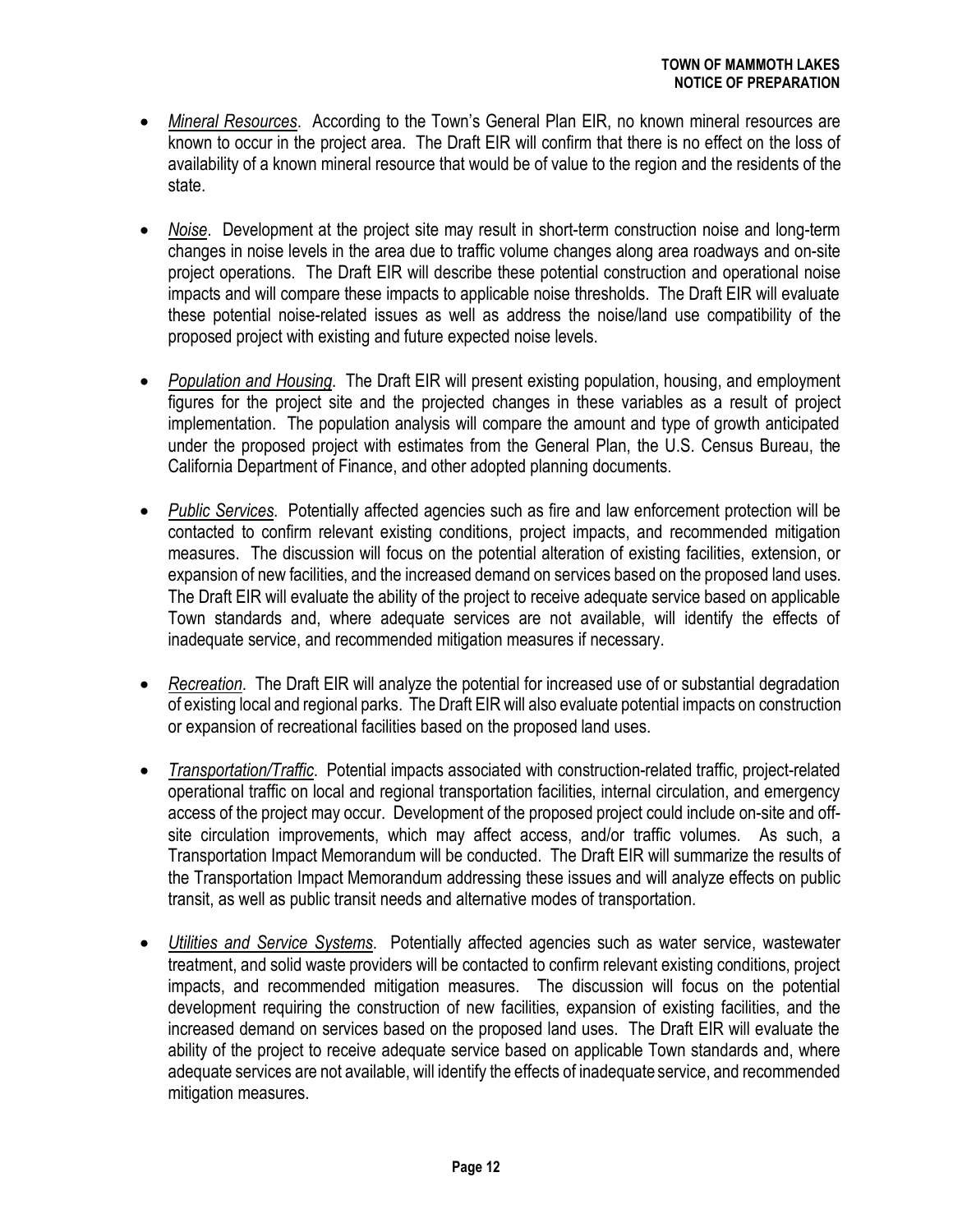- · *Cumulative Impacts*. Consistent with Section 15130 of the CEQA Guidelines, the Draft EIR will discuss cumulative impacts of the proposed project, addressing each topic covered in the environmental analysis.
- · *Effects Not Found to be Significant*. This section will discuss those environmental issues found not to have an impact as a result of the proposed project.
- · *Significant and Unavoidable Environmental Effects*. This section will describe any significant and unavoidable impacts on the environment that cannot be avoided or reduced to a less than significant level with the application of mitigation measures.
- · *Growth Inducing Effects*. As a required discussion according to CEQA Section 15126.2(d), the Draft EIR will include a discussion of growth inducing effects. The anticipated growth conditions in the project area and parameters for consideration of any secondary impacts from growth will be discussed. The section will evaluate the potential for the proposed project to generate additional growth in the area using standard growth analysis criteria, such as the project's potential to foster economic or population growth or its potential to remove obstacles to population growth through extension of infrastructure.
- · *Project Alternatives*. Under CEQA, environmental documentation must include an analysis of a reasonable range of alternatives to the project, including the "No Project" alternative. Each alternative will be contrasted with the proposed project in terms of the extent to which project's objectives are met and a reduction in adverse impacts is achieved. The environmentally superior alternative will be identified.